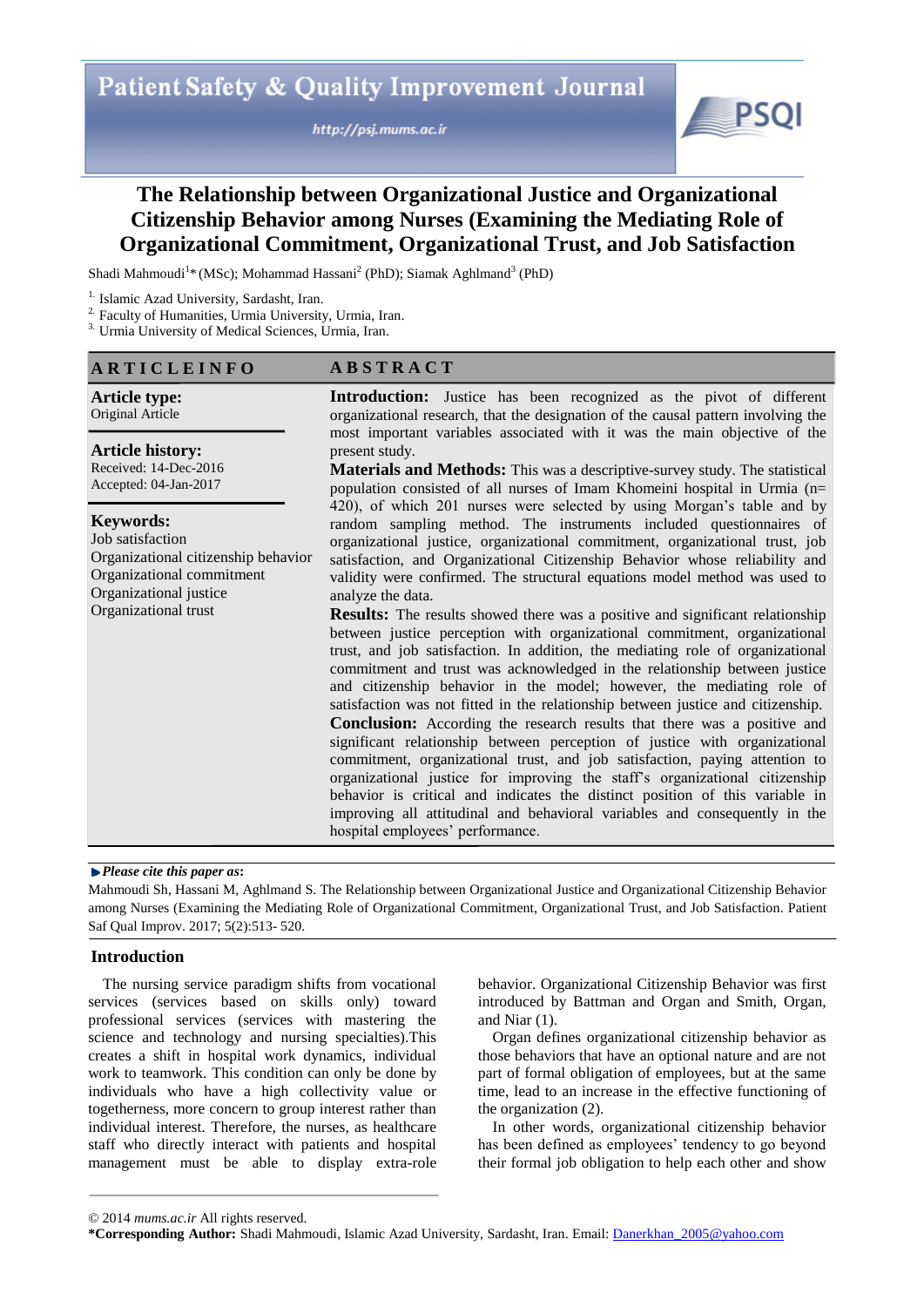real interest in the organization's overall mission and activities (3). More or less, various parameters regarding OCB have been raised up by different researchers, the most common of which are altruism, courtesy, conscience, chivalry, and civic virtue (4).

Theories of justice based on social exchange theory where individuals expect that they will get the business exchange and fair remuneration of organization (5).

Organizational justice was firstly introduced by Greenberg and is defined as employees' perceptions about the extent to which they are treated fairly in organizations and how these perceptions affect attitudinal and behavioral outcomes, such as commitment and satisfaction. Organizational justice research stems from the premise that employees sense the level of fairness in organizational systems and that these fairness perceptions shape their attitudes and behavior (6).

The review of literature and the background of study indicated that different studies have been conducted on the variables impacting organizational citizenship<br>behavior, among which organizational iustice behavior, among which organizational perception has been proposed as a variable associated with it. For example, Fanni, investigated the effect of organizational justice on organizational citizenship behavior, and their results confirmed the significant relationship between organizational justice and organizational citizenship behavior (7), and Jafari, showed that procedural justice leads to organizational citizenship behavior (8). Recent studies on organizational justice generally involve three dimensions of distributive, procedural, and interactive justice. Distributive justice refers to the employees' perception of consequences which are consistent with the implicit norms needed for resource allocation. Procedural justice is concerned with the perceived fairness in the processes by which results are determined. Interactive justice focuses on the human aspects of organizational procedures; in fact, this dimension of justice deals with the communications (9).

Rezaeian and Rahimi's study, displayed the mediating role of trust in the relationship between procedural justice and organizational citizenship behavior (10). Furthermore, in order to promote organizational citizenship behavior amongst the employees of the State universities of Turkey, Alper, emphasized the role of trust and its impact on the relationship between organizational justice and organizational citizenship behavior. It was found that such factors as procedural, distributive, and interactive justice were associated with two dimensions of organizational citizenship behavior; that is, those behaviors benefiting organization and those behaviors which are useful for the individuals  $(11)$ .

According to Blau trust is built in two ways, namely: (1) through performing duties on a regular basis (reply to the benefits received from the other party), and (2) the development of exchanges in accordance with the passage of time. The trust is often expressed as a single

concept, but in a social or organizational context, trust has a systemic effect of structure, process, and operational effectiveness. Trust is part of the norms and values of organization, and is expressed in relation with goal setting, risk taking, exchange of information, decision-making, performance management, and collaboration (12). Differently put, trust is a decision to trust another party with this expectation that he/she will act based on shared agreed principles. By this definition, it becomes evident that some degrees of risk is involved in the notion of trust, as there is no guarantee as whether the other party acts based on a shared agreement (13).

In a study conducted by Yaghobbi, they investigated the correlation between organizational justice with job satisfaction and organizational commitment and found a significant relationship between organizational justice and organizational commitment (14), and Kaderkhan, showed that organizational commitment has the greatest impact on organizational citizenship behavior, and organizational justice indirectly affects the organizational citizenship behavior (15). Therefore organizational commitment has been chosen as the second mediating variable in the present study.

In 1990, Allen and Meyer introduced the notion of organizational commitment into the organization and management literature and enumerated three sub component for it: affective commitment (refers to person's emotional attachment to the organization), continuance commitment(reflects the tendency to remain in an organization due to costs of leaving the organization or rewards resulting from staying in the organization), and normative commitment ( indicates the sense of duty to remain as a member in the organization), which has attracted the attention of many researchers (16).

In fact, the research has shown that committed employees hold more positive attitudes and behaviors related to the work (e.g., satisfaction, performance, etc.) than uncommitted employees (17).

Moreover, the review of Gorise, demonstrates the mediating role of job satisfaction between citizenship behaviors and organizational justice (18).

Seyed Javadin, investigated the correlation between organizational justice and job satisfaction, and their findings indicated the effect of different dimensions of organizational justice on the varying aspects of organizational and job satisfaction (19).

Therefore, job satisfaction has been considered as the third mediating variable in the present study.

Job satisfaction has been presented as an important issue within the human resource management as well as social and behavioral fields, which is of great importance to individuals, organizations, and generally, to societies' economy (20).

Job satisfaction reflects the individual's attitude toward his/her job which describes, in the best possible way, what happens in the individual's workplace (21).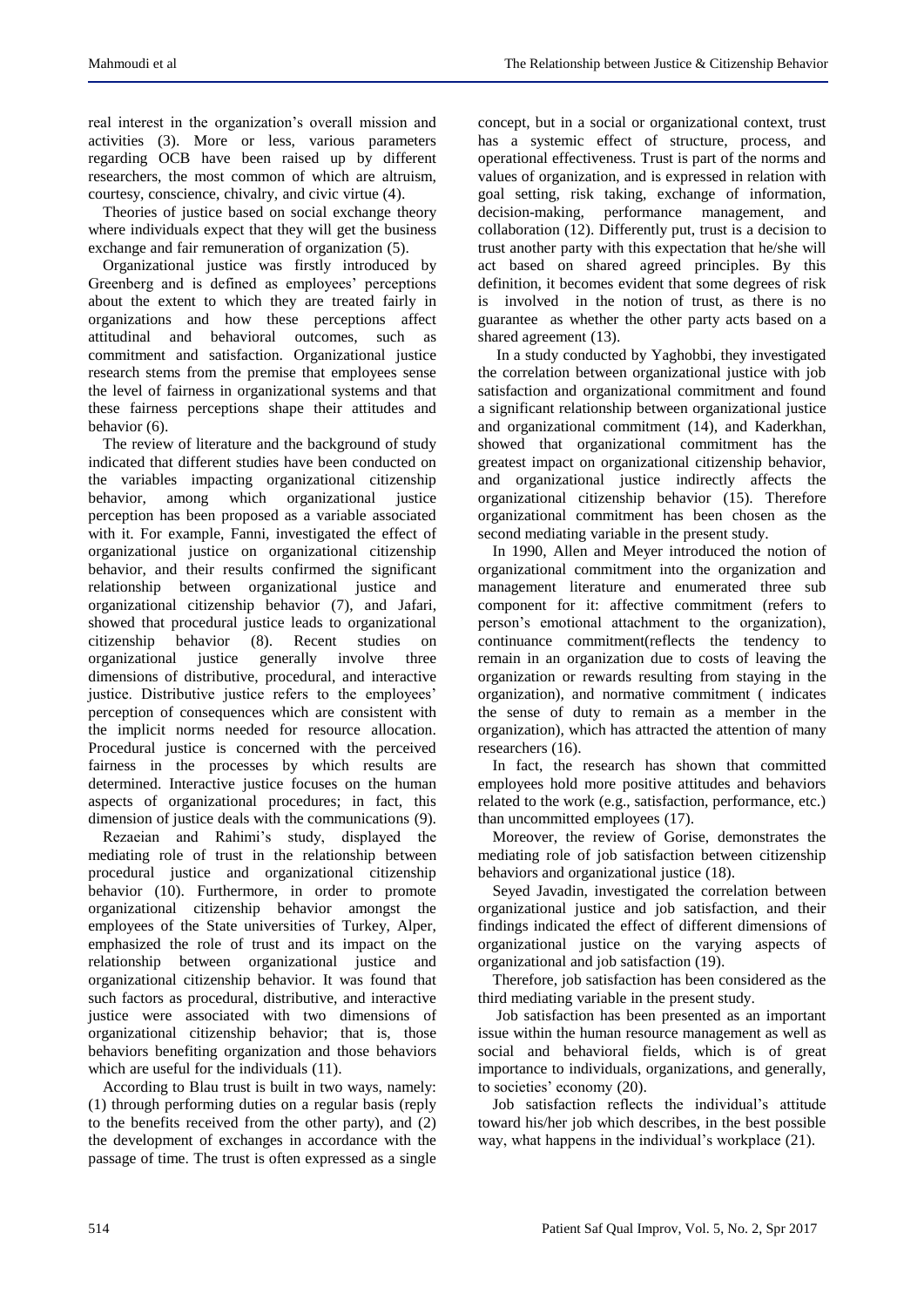In other words, job satisfaction is defined as employees' pleasant or unpleasant feelings towards their work (22).

By reviewing the research literature and background and referring to the key role of treatment ward in promoting the health and recovery of majority of individuals (23) as well as considering the significance of the study of the present research variables amongst nursing community (24), the investigation of relationship between these variables was deemed necessary so as to present the causal pattern of the correlation among them. In this regard, the main purpose of this study was to investigate the relationship between organizational justice and organizational citizenship behavior amongst nurses at Imam Khomeini therapeutic- educational center of Urmia (examining the mediating role of organizational commitment, organizational justice, and job satisfaction).

The conceptual model of the study is presented in



#### **Figure1: Conceptual model**

## **Materials and Methods**

Regarding the purpose, the current study is practical, and considering data gathering and analysis, it is descriptive-correlational based on the structural equations model. The statistical population constituted all nurses of Imam Khomeini hospital in Urmia in 2012-2013 academic years, the number of which was 420 according to the existing census.

The method was simple random sampling and sample size based on Morgan's Table was 201 persons and if the population size is known, the simplest method for determining the sample size refers to Table Morgan.

To ensure the return of questionnaires, 230 questionnaires were distributed among nurses out of which, 190 usable questionnaires were obtained (Replying rate was 83%).

Research instruments included five questionnaires: Niehoff and Moorman questionnaire was used to measure organizational justice which was prepared by Shekarkan and Naami, for use in the Persian language, and Using the Cronbach's alpha reliability coefficient was 0/90.

It consisted of ten items involving three dimensions of organizational justice (distributive, procedural, and interactive).

Organizational citizenship behavior was measured by a five-point Likert scale developed by Podsakoff.

The questionnaire was designed for the first time by Shekrkan and Naami, and been translated into Persian.

Using the Cronbach's alpha reliability coefficient was 0/88. This scale had 18 items consisting of five factors (altruism, chivalry, conscience, courtesy, and civic virtue).

The third questionnaire was organizational commitment questionnaire developed by Mowday, containing 11 items. This questionnaire by Saatchi, Kamkar and Asgarian have been used in Iran, and reliability was calculated via Cronbach's alpha as 0/70.

Organizational trust questionnaire was designed by Scott and has been used by Ruder, with nine items.

Nadi and Moshfeghi, this questionnaire has been used in Iran and reliability was calculated via Cronbach's alpha 0/70. This questionnaire had 5-item for measure trust in supervisor and 4-item for measure trust in supervisor.

To measure the degree of individuals' satisfaction with their job, job satisfaction questionnaire developed by Brayfield and Rothe was administered. This questionnaire by Abdullah Zadeh have been used in Iran, and reliability was calculated via Cronbach's alpha 0/93. This scale had 18 items and job satisfaction measures into one dimension.

It should be noted that the whole questionnaire was scored based on five-point Likert scale ranging from 1 (strongly disagree) to 5 (strongly agree), and the direction of scoring in some items was reverse. Furthermore, validity of questionnaires was confirmed using factor analysis, and its reliability was confirmed by computing Cronbach's α coefficient.

In this research, Cronbach's alpha for organizational justice was 0.82, for organizational citizenship behavior was 0.87, for organizational commitment was 0.83, for organizational trust was 0.75 and for job satisfaction was 0.80. As can be noted, since the minimum acceptable value for Cronbach's  $\alpha$  coefficient is 0.70, and all variables have coefficients higher than 0.70, the questionnaires have acceptable reliability.

## **Results**

#### *Descriptive data*

According to LISREL output presented in Table 1,  $(\chi^2/df)$  ration of smaller than 3 indicated an acceptable goodness of the model. Furthermore, root mean square error approximate (RMSEA) should be less than 0.08.

The amount of Goodness of Fit Index (GFI), Adjusted Goodness of Fix Index (AGFI), Comparative Fit Index (CFI), and Normed Fit Index (NFI) should be higher than 0.8.

Based on the LISREL software outputs and indices, it can be said that the selected indices for measuring questionnaires enjoyed sufficient validity.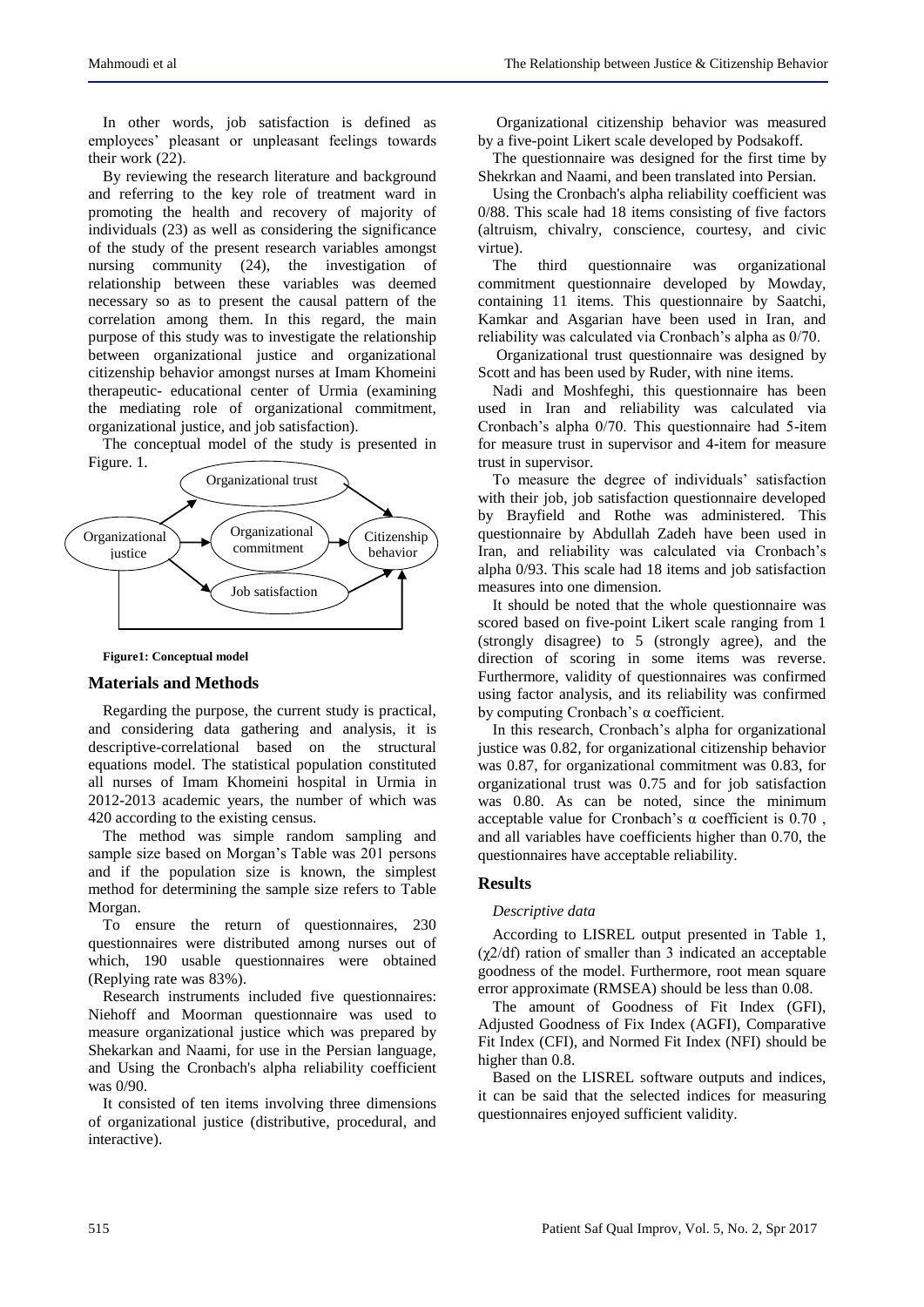| Guestionnaies             | $\mathbf{Y}^2$ | df | $X^2/df$ | <b>CFI</b> | <b>NNFI</b> | AGFI | <b>GFI</b> | <b>RMSEA</b> |
|---------------------------|----------------|----|----------|------------|-------------|------|------------|--------------|
| Organizational justice    | 112.40         |    | 2.2      | 0.87       | 0.87        | 0.81 | 0.84       | 0.07         |
| OCB                       | 175 35         | 71 | 2.46     | 0.91       | 0.89        | 0.81 | 0.84       | 0.07         |
| Organizational commitment | 60.35          | 28 | 2.15     | 0.93       | 0.91        | 0.83 | 0.92       | 0.069        |
| Organizational trust      | 29.61          |    | 2.46     | 0.95       | 0.93        | 0.88 | 0.95       | 0.07         |
| Job satisfaction          | 63 53          |    | 2.50     | 0.94       | 0.92        | 0.86 | N 92.      | 0.068        |

**Table1: Fit indices of research variables**

According to the study, the mean and standard deviation of nurses' scores in each of the variables were as follows: organizational justice (M=40.10, SD=17.8), organizational commitment (M=48.89, SD=21.3), organizational trust (M=42.30, SD=19.2), job satisfaction (M=45.45, SD=19.3), Citizenship behavior (M=66.61, SD=17.2). According to findings and considering the employees' own remarks, the values of organizational justice, commitment, trust, and job satisfaction are less than mean value, while organizational behavior is greater than mean value.

**Table2: Correlation matrix of research variables**

| variables       |           |                         |           |      |                        |
|-----------------|-----------|-------------------------|-----------|------|------------------------|
| 1. justice      |           |                         |           |      |                        |
| 2. commitment   | $0.58***$ |                         |           |      |                        |
| 3. trust        |           | $0.42^{**}$ $0.53^{**}$ |           |      | ,,,,,,,,,,,,,,,,,,,,,, |
| 4. satisfaction | $0.48***$ | $0.63***$               | $0.64***$ |      |                        |
| 5. OCB          | $0.28***$ | $0.38***$               | $0.27***$ | 0.12 |                        |
|                 |           |                         |           |      |                        |

Table 2 demonstrates the correlation between research variables. As indicated in Table 2, correlation coefficient between justice with commitment, trust, satisfaction, and organizational citizenship behavior is significant and positive. In addition, correlation coefficient between commitment and justice with organizational citizenship behavior is positive and significant; meanwhile, no significant correlation was<br>found between satisfaction and organizational found between satisfaction and citizenship behavior. Correlation magnitude mutually in the above-mentioned variables is fluctuating from 0.27 to 0.64. The highest correlation coefficient is between satisfaction and trust  $(r= 0.64)$ . Based on the correlation analysis between endogenous and exogenous variables, it can be concluded that any increase in organizational justice perception is accompanied by a rise in commitment, trust, satisfaction, and organizational citizenship behavior scores.

The main hypothesis of research Job satisfaction, organizational trust, and organizational commitment play the mediating role in the relationship between justice and citizenship behavior.

In order to test the above hypothesis, structural equations were used, and several subsidiary paths between research variables were identified and analyzed, the results showed that, the path coefficient between employees' organizational justice perception and organizational commitment with  $(\beta = 0.55, t = 4.83)$ is significant at  $P < 0.01$ . Therefore, there is a positive correlation between employees' organizational justice perception and their organizational commitment. Considering the significance of path coefficient between employees' organizational justice perception and organizational trust with  $(\beta = 0.50, t = 5.52)$  at P< 0.01, it is inferred that there is a positive association between employees' organizational justice perception and their organizational trust. Furthermore, given the significance of path coefficient between employees' organizational justice perception and job satisfaction with ( $\beta$ = 0.43, t= 4.77) at P< 0.01, it is concluded that there is a positive relationship between employees' organizational justice perception and their job satisfaction.

In what follows, the direct and indirect effects of justice perception on citizenship behavior was studied. The results revealed that the direct path coefficient of justice on citizenship behavior was not significant. But considering that organizational justice perception had a direct, positive, and significant impact on organizational commitment with coefficient of 0.55, and organizational commitment had a direct, positive, and significant effect on citizenship behavior with coefficient of 0.47, Therefore, the mediating role of organizational commitment in the relationship between justice and citizenship behavior is confirmed in the model. By confirming the mediating role of commitment, justice has an indirect, positive, and significant effect on citizenship behavior with coefficient of 0.26. As can be observed, justice does not exert a significant effect on citizenship behavior; meanwhile, in taking commitment as mediator, justice has an indirect positive impact on nurses' citizenship behavior. In other words, individuals with high organizational justice perception, show increased citizenship behaviors under the circumstance of promoted organizational commitment perception.

Organizational justice perception has a direct, positive, and significant effect on organizational trust with coefficient of (0.50), while it is observed that direct path coefficient of justice on citizenship behavior is not significant. Also organizational trust has a direct, positive, and significant impact on citizenship behavior with coefficient of  $(0.22)$ . Hence, the mediating role of organizational trust is Index confirmed in the relationship between justice and citizenship behavior in the model. By confirming the mediating role of trust, justice exerts an indirect, positive, and significant impact on citizenship behavior with coefficient of 0.11.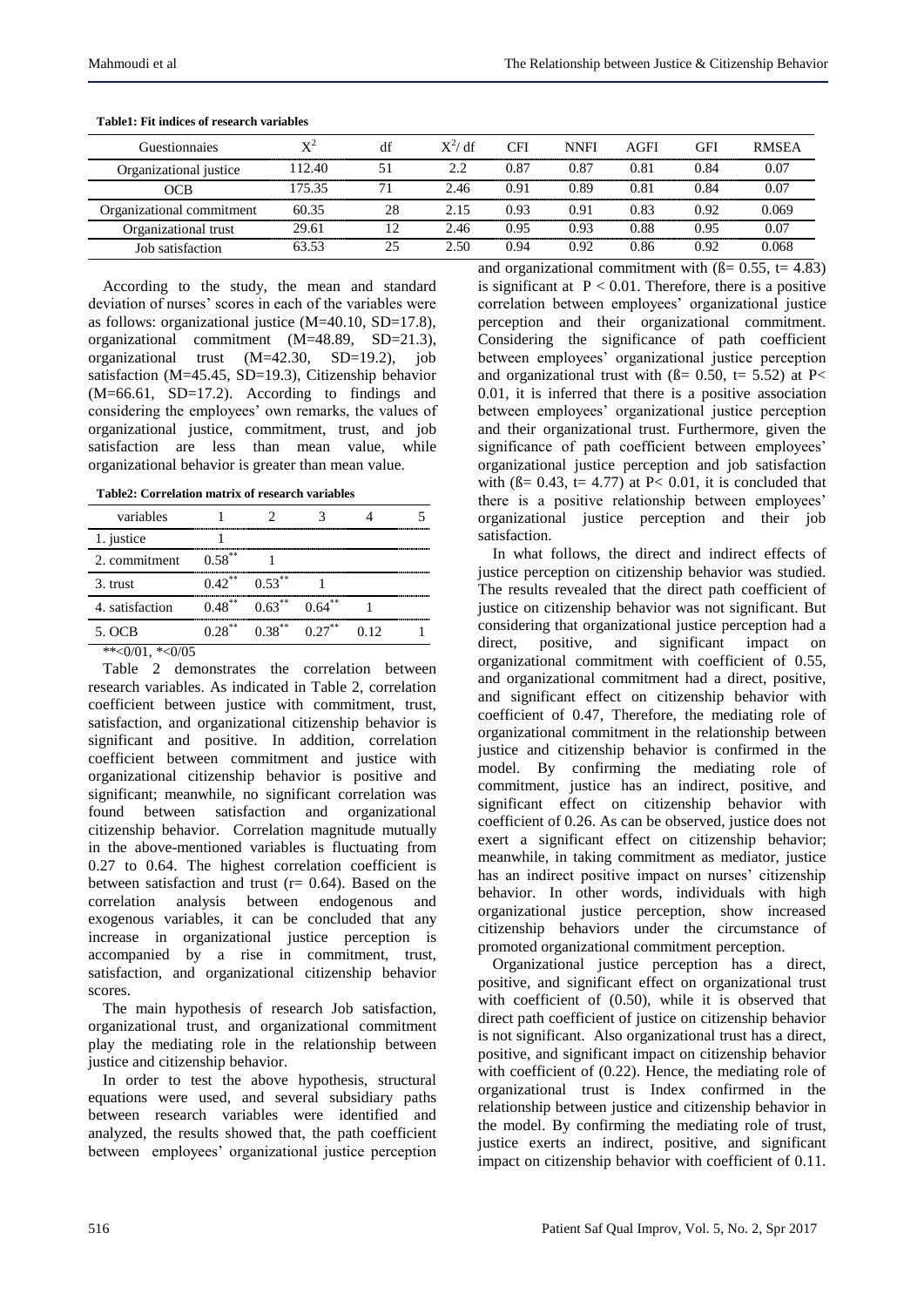As can be observed, justice does not have a significant effect on citizenship behavior. At the same time, through the mediating role of trust, justice has an indirect and positive effect on nurses' citizenship behavior. In other words, individuals with high organizational justice perception, show high citizenship behaviors under high organizational trust circumstance.

Organizational justice perception has a direct, positive, and significant effect on satisfaction with coefficient of 0.43. While it is seen that the direct path coefficient of justice does not have a significant effect on citizenship behavior. Moreover, the direct effect of job satisfaction on citizenship behavior is not significant. Therefore, the mediating role of job satisfaction in the relationship between justice and citizenship behavior is not confirmed in the model. By denying the mediating role of satisfaction, justice does not have an indirect and significant impact, through satisfaction, on citizenship behavior.



 $Chi-Square=1428.43, df=622, P-value=0.00000, RMSEA=0.073$ 

**Diagram1: Output of LISREL software at standard mode**





#### **Diagram2.: Output of LISREL software at significance of t-test mode**

In a similar fashion, LISREL output showed that, the square ratio of phi to degree of freedom ( $\chi$  2 /df: 2.30) reveals an acceptable fit of model. Also, RMSEA is equal to 0.073, and the values of GFI, AGFI, NFI, and CFI are 0.88, 0.82, 0.84, and 0.90, respectively. With respect to indices and outputs of LISREL software, it can be concluded that the data are relatively consistent with the model. Furthermore, the indices presented dictate that, overall, the presented model is an acceptable one, and the experimental data are well consistent with it.

#### **Discussion & Conclusion**

The main purpose of the current study was to investigate the mediating roles of commitment, trust, and job satisfaction in relationship with organizational justice and organizational citizenship behavior amongst nurses. With respect to the first hypothesis, the results of the study suggested that there was a significant and positive correlation between nurses' organizational justice perception and their organizational commitment.

This result is consistent with Blair Staley (1997), who found the effect of organizational justice on the organizational commitment (25), and also consistent with the results of research Yaghobbi (14), Kaderkhan (15), Nazari (26), Chou, Chou, Jiang and Klein (27).

Considering the second hypothesis, the procured results showed that there was a positive and significant relationship between nurses' organizational justice perception and their organizational trust. This result is consistent with Di Cermer study which revealed that leaders engaged in procedural justice exerted a positive effect on organization and supervisor's trust, and emotion-based trust modulates the relationship between procedural justice and organizational simulation (28).

In addition, Chiaburu and Marinova, supported the idea that organizational justice modulates the direct relationship between organizational trust and important organizational consequences (29). And also the results of research Alper (11), Sousa-Lima, Michel & Caetano (30), Altuntas and Baykal (31), agree in this regard.

In the case of the third hypothesis, the results revealed a positive and significant relationship between nurses' organizational justice perception and their job satisfaction. This result corroborated findings of the study by Jordan, who investigated the relationship between organizational justice and job satisfaction and found a positive correlation between all three kind of organizational justice and job satisfaction (32). It is also consistent with Nadiri and Tanova's study, entitled "an investigation of the role of justice in turnover intentions, job satisfaction, and organizational citizenship behavior" who found a positive association between organizational justice and job satisfaction, and, even found its strong impact on organizational job satisfaction in the Insurance industry (33). And also the results of research Seyed Javadin (19), Kasemsap (34), corresponds here.

With regard to the fourth hypothesis, the obtained results confirmed the mediating role of organizational commitment in the relationship between organizational justice and citizenship behavior. This result is in line with Lavelle, which displayed the mediating role of organizational commitment in the correlation between procedural organizational justice and citizenship behaviors (6). It is also in agreement with results of study by Haj Karimi, who investigated the effectiveness of human resource measures on organizational citizenship behavior by taking the role of organizational commitment into account. The result of this study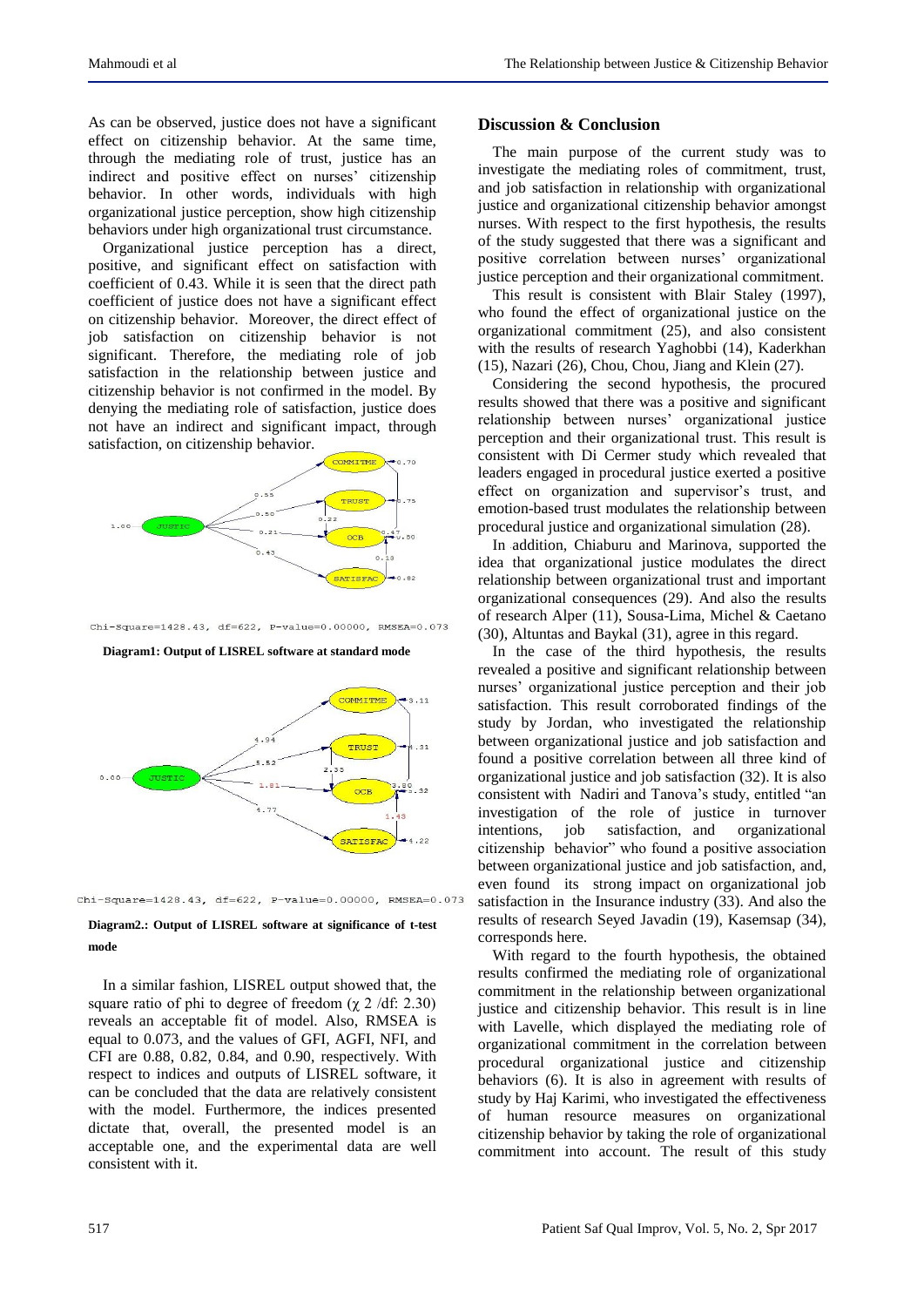revealed that human resource measures, both directly and indirectly, affect organizational citizenship behavior through organizational commitment. Research findings suggested that if human resource measures are taken desirably and effectively and are implemented in the organization, employees' commitment to organization will increase and they are more likely to manifest citizenship behaviors (35).

Considering the fifth hypothesis, the procured results verified the mediating role of organizational trust in the relationship between organizational justice and citizenship behavior. These results are consistent with Bulent's results, who introduced the trust in the supervisor as the predictive variable of citizenship behaviors (36). The results are also consistent with Rezaeian et al findings, who investigated the effect of justice on organizational citizenship behavior considering the role of organizational trust. Their results revealed that justice impacted organizational citizenship behavior, both directly and indirectly, through organizational trust (10).

For the sixth hypothesis, the results did not confirm the mediating role of job satisfaction in the relationship between organizational justice and organizational citizenship behavior. This result is in line with Hassani and Jodat Kordler's results, who examined the relationship between perceptions of organizational justice with turnover intentions , job satisfaction, and organizational citizenship behavior amongst medical staff of Imam Reza hospital. In this study, the mediating role of job satisfaction was not confirmed in the relationship between organizational justice and organizational citizenship behavior (37). However, this result is not consistent with results obtained from experimental study by Gorise (18), and Tabarsa, both of which indicated the mediating role of job satisfaction variable between organizational citizenship behavior and organizational justice (38).

In explaining research findings, it can be stated that since perception of justice refers to employees' perceptions of equal distribution of resources in the organization and also to how much different dimensions of justice are observed, it includes justice with respect to distribution of salaries and privileges, justice and making clearance in administrative procedures as well as justice within human interactions. In the definition of organizational commitment, it was pointed out that how much employees experience desirable feelings towards their job, and such desirable feelings increase tendency to remain in the organization. Therefore, there is no doubt that when employees in an organization feel that they have been treated fairly, they will be committed to the organization. Other variables considered relevant to justice in the present study were trust and job satisfaction.

It is crystal clear that the presence of justice perception within an organization can nurture and promote trust creation in an organization; furthermore,

it can be followed by job satisfaction because one of the important components of job satisfaction is associated with fairness issues in salaries, privileges, and payments of organization. The findings then indicated that justice did not affect organizational citizenship behavior. By referring to Herzberg's motivation-health theory which has been extensively given attention in the field of human resource management, this result can be explained in this way. The presence of justice perception in an organization can be considered as an indispensable component of organization, which merely provides them with a satisfactory environment. Consequently, employees view justice in the organization as an obvious requirement and put it along with health factors. In defining organizational citizenship behavior, it was noted that they are metarole behaviors placed outside of a specified organizational framework. It seems that employees will be engaged in meta-role behaviors when in addition to health requirements (a satisfactory workplace), their growth, development, and self-actualization needs have also been given attention. Therefore, only through establishing a justice system within an organization, the employees cannot be expected to show citizenship behaviors.

In explaining significance of mediating role of trust and commitment in the relationship between justice and citizenship behavior, it can be stated that justice can be effective in creating organizational citizenship behaviors between employees and managers through trust creation. In fact, if employees feel that they are treated fairly and without discrimination in the organization, an environment reflecting trust between employees and managers will be created; consequently, employees will tend to behave beyond their assigned duties to show their gratitude.

It is also true for organizational commitment, in which the presence of justice and trust can contribute to employees' desirable emotions in the organization, and this can ultimately result in creating organizational citizenship behavior.

However, there is a different story concerning the mediating role of job satisfaction in the relationship between justice and organizational citizenship behavior. Although justice can lead to job satisfaction, this will not lead to creation of organizational citizenship behaviors since job satisfaction has various dimensions and facets. It may also be possible that a person may be satisfied with a part of his/her job, but does not feel satisfied with the other aspect of his/her job.

In fact, it seems likely that employees with high job satisfaction will show meta-role behaviors, but we should consider job satisfaction according to its sub scales and dimensions and view it as a necessary but not sufficient condition for certain meta-role behaviors.

In the end, it should be noted that, like any other studies, the results and findings of this study suffer from some limitations which are summarized as follows: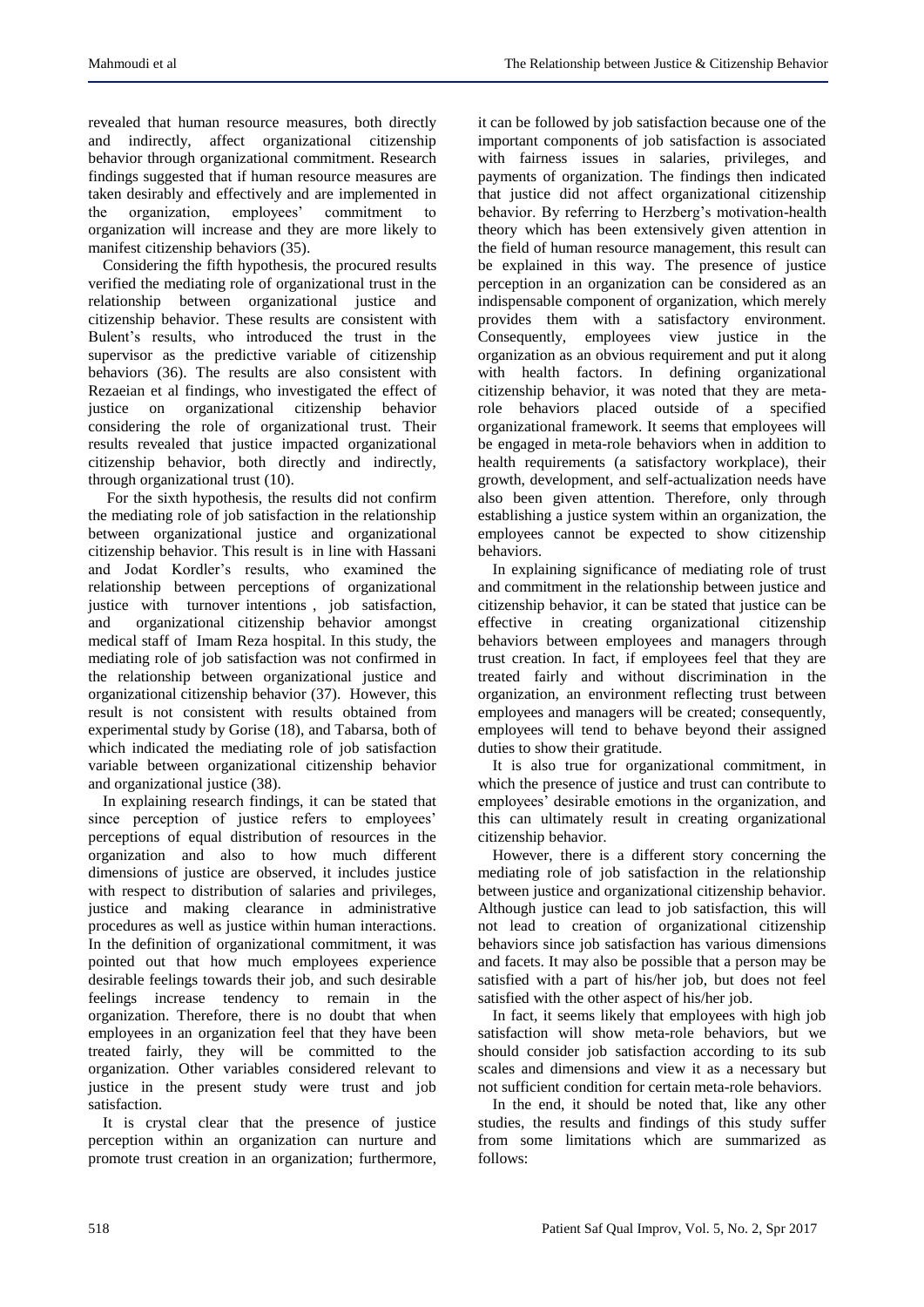1- Due to some inherent limitations, some variables were not controlled such as cultural and background characteristics of subjects, which may affect research results.

2- Given that results of this study are related to nursing population of Imam Khomeini Hospital in Urmia, so its results cannot be generalized to other hospitals.

3- There was the lack of cooperation of some nurses in administrating questionnaires and not returning them to the researcher.

4- There was time limitation and financial constraints in using resources of other hospitals and libraries.

5- Use of questionnaire as the only instrument for measuring and gathering data was another limitation of the present study.

One of the practical suggestions based on the results of current study is that the values of perception of organizational justice, commitment, trust, and job satisfaction among nurses are lower than mean, but the value of citizenship behavior is higher than mean. Therefore, it is suggested that the ground for creating organizational justice be provided in hospitals so that nurses can show more organizational citizenship behaviors. Furthermore, to further increase

## **References**

1- Nielsen TM, Hrivnak GA, Shaw M. Organizational citizenship behavior and performance: A meta-analysis of group-level research. Small Group Research. 2009 Oct;40(5):555-77.

2- Lin CC, Peng TK. From organizational citizenship behaviour to team performance: The mediation of group cohesion and collective efficacy. Management and Organization Review. 2010 Mar 1; 6(1):55-75.

3- Bolino MC, Turnley WH, Bloodgood JM. Citizenship behavior and the creation of social capital in organizations. Academy of management review. 2002 Oct 1; 27(4):505-22.

4- Fassina NE, Jones DA, Uggerslev KL. Meta analytic tests of relationships between organizational justice and citizenship behavior: testing agent system and shared variance models. Journal of Organizational Behavior. 2008 Aug 1; 29(6):805-28.

5- Tyler TR. Psychological models of the justice motive: Antecedents of distributive and procedural justice. Journal of personality and social psychology. 1994 Nov; 67(5):850

6- Colquitt JA, Greenberg J, Zapata-Phelan CP. What is organizational justice? A historical overview. Handbook of organizational justice. 2005; 1:3-58.

7- Fanni A A, Danaeefard H, Zakyani SH(2011). The effect of organizational justice on organizational citizenship behavior: explaining the role of normal personality organization, Research in Management in Iran. 2011; 17(1): 1-17. (In Persian).

8- Jafari P, Bidarian S. The relationship between organizational justice and organizational citizenship organizational commitment level and to prevent undesirable consequences, policy makers and officials need to take more suitable actions and measures.

One of the strategies that human resource managers and other managers at hospitals should implement to develop justice and promote organizational trust in organizations is to develop a justice- and trust-based system. One of the trust-making methods is applying techniques that make the organization more predictable, and this is contingent on two important issues: transparency and law obedience. What makes the communicative network of organizations transparent and law-obedient is being systematic in all subsystems.

## **Acknowledgement**

The present article was extracted from the thesis written by Sh. Mahmoodi as part of his activity for the degree of master of educational management from Urmia University of humanities sciences. Hereby, we greatly appreciate the cooperation and assistance of authorities and staff of Imam Khomeini (RA) Urmia, as along with all the individuals who participated in this study.

behavior. Procedia-Social and Behavioral Sciences. 2012 Dec 31; 47:1815-20.

9- Klendauer R, Deller J. Organizational justice and managerial commitment in corporate mergers. Journal of Managerial Psychology. 2009 Jan 16; 24(1):29-45.

10- Rezaeian A, Rahimi F (2008), the influence of procedural justice on organizational citizenship behavior the role of organizational trust, landscape management. 2008; 29: 69-87 (In Persian) .

11- Ertürk A. Increasing organizational citizenship behaviors of Turkish academicians: Mediating role of trust in supervisor on the relationship between organizational justice and citizenship behaviors. Journal of Managerial Psychology. 2007 Apr 3 ;22(3):257-70.

12- Blau PM. Exchange and Power in Social Life.1967; 1(2):199-201, http://www.jstor.org/stable/42850521.

13- Currall SC, Inkpen AC. A multilevel approach to trust in joint ventures. Journal of international business studies. 2002 Sep 1; 33(3):479-95.

14- Yaghobbi M, Saghaeian nezhad S, Abolghasem gorji H, Noruzi M, Rezaee, F. Relationship between organizational justice, job satisfaction and organizational commitment among staff in hospitals of Esfahan Medical University, Health Management. 2009;12(35): 25-32. (In Persian).

15- Khan SK, Rashid MZ. The Mediating Effect of Organizational Commitment in the Organizational Culture, Leadership and Organizational Justice Relationship with Organizational Citizenship Behavior: A Study of Academicians in Private Higher Learning Institutions in Malaysia. International Journal of Business and Social Science. 2012 Apr 1; 3(8).